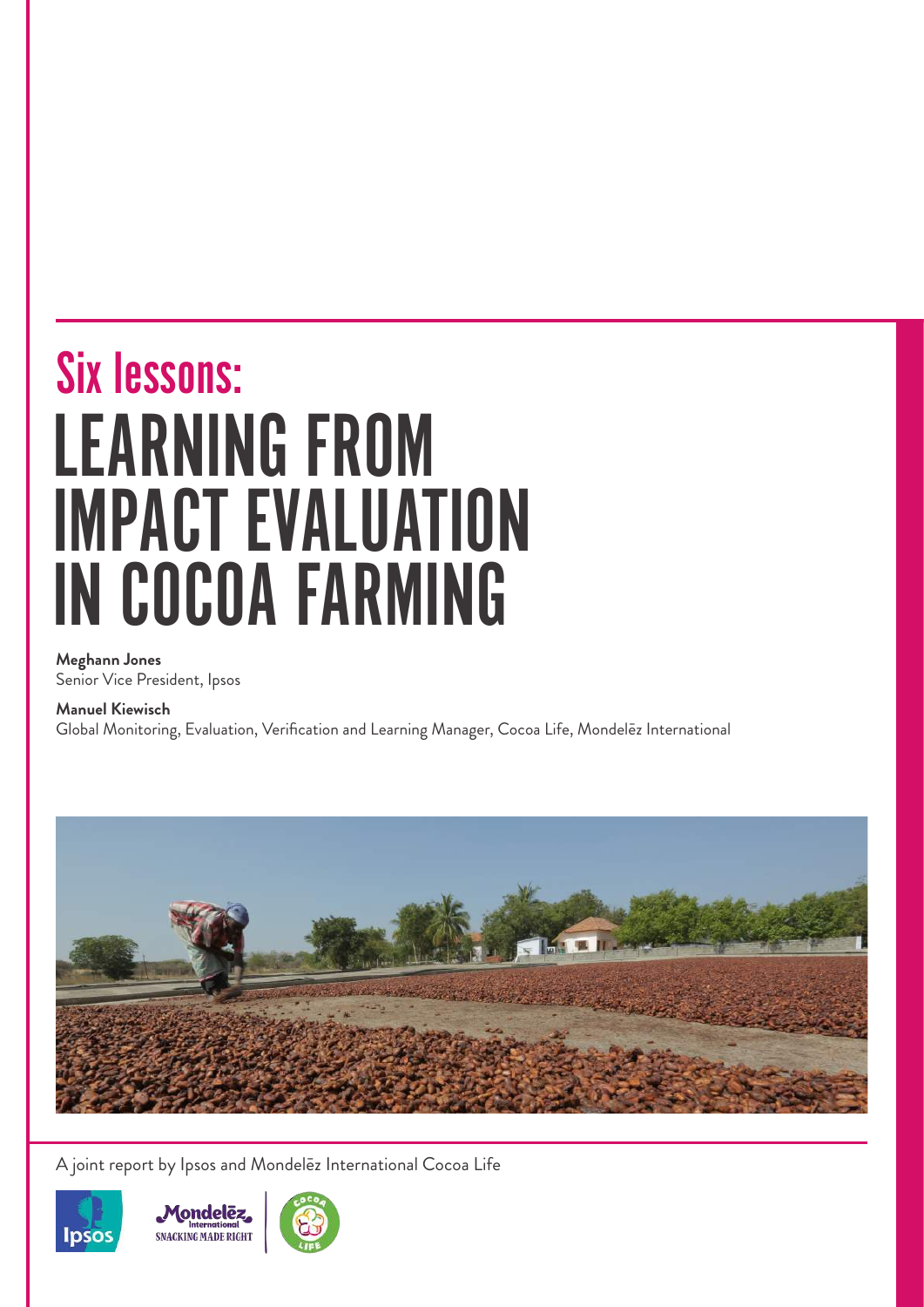## Introduction

**Cocoa is a basic resource for a range of popular products, and chocolate is cocoa's most famous face. Like the range of chocolate products, cocoa growing is diverse in that it spans different countries, cultures, and approaches to farming around the globe. Chocolate production comes with sustainability challenges: labor, children's and women's rights, interaction between smallholder farms and their natural environment, the viability of farming businesses, and the ability of farmers to generate sufficient income. In the long-run, a chocolate maker's commercial success will depend on viable solutions to these challenges.** 

Mondelēz International's Cocoa Life program is a major platform for cocoa sustainability activities. The Cocoa Life program works with thousands of smallholder farmers, their communities, and their families, by providing access to training for on-farm and off-farm skills, building platforms within communities to steer their own development, assisting with funding for community projects, and partnering to protect natural resources.

To be successful, Cocoa Life needs to measure what is needed to promote sustainable cocoa, what works, and what doesn't work. Measurement is a challenge in and of itself: theories about impact and change have to be agreed; indicators and approaches for measurement have to be defined; information on progress has to be collected from farmers, families, and communities in different contexts and with different ability to provide data; information needs to be comparable over time while the program needs to be agile to respond to new situations; and information needs to be simple and generalizable while describing complex and diverse situations.

The most important learning upfront: don't try to do this alone. Among Cocoa Life's independent learning partners is Ipsos, an international research and consulting organization which implements impact evaluations for Cocoa Life in four origins: Côte d'Ivoire, Ghana, Indonesia, and Dominican Republic. Cocoa Life's impact evaluations have three main elements: household surveys with cocoa farmers and their spouse to understand the situation of their household; cocoa farm visits together to observe the state of the cocoa farm; and qualitative studies with farmers, village leaders and special interest groups such as young people and women.

In this report, Cocoa Life highlights some of the challenges faced in early impact studies and how the learning partnership works to overcome them. The starting point for this learning was the first longitudinal impact study conducted in Ghana in 2015.



When the first follow-up study was completed in 2016, a number of challenges were immediately apparent:





The pace of program evolution and growth since the 2015 Baseline left the study with blind spots concerning Cocoa Life's scale and individual projects.

The aims and priorities for Cocoa Life had been adjusted to adapt to evolving sustainability challenges since program inception.



A change in survey partner had led to some confusion about the meaning of some of the data where there was limited documentation of the design and analytical approach.

While this presented a temporary set-back to the Cocoa Life program in West Africa, Ipsos and Mondelēz International worked collaboratively to turn the challenge into a learning opportunity, implementing mitigation techniques to ensure that these challenges did not occur in subsequent studies. By publishing this article, we hope to help others working in this space to safeguard their research and the integrity of their data.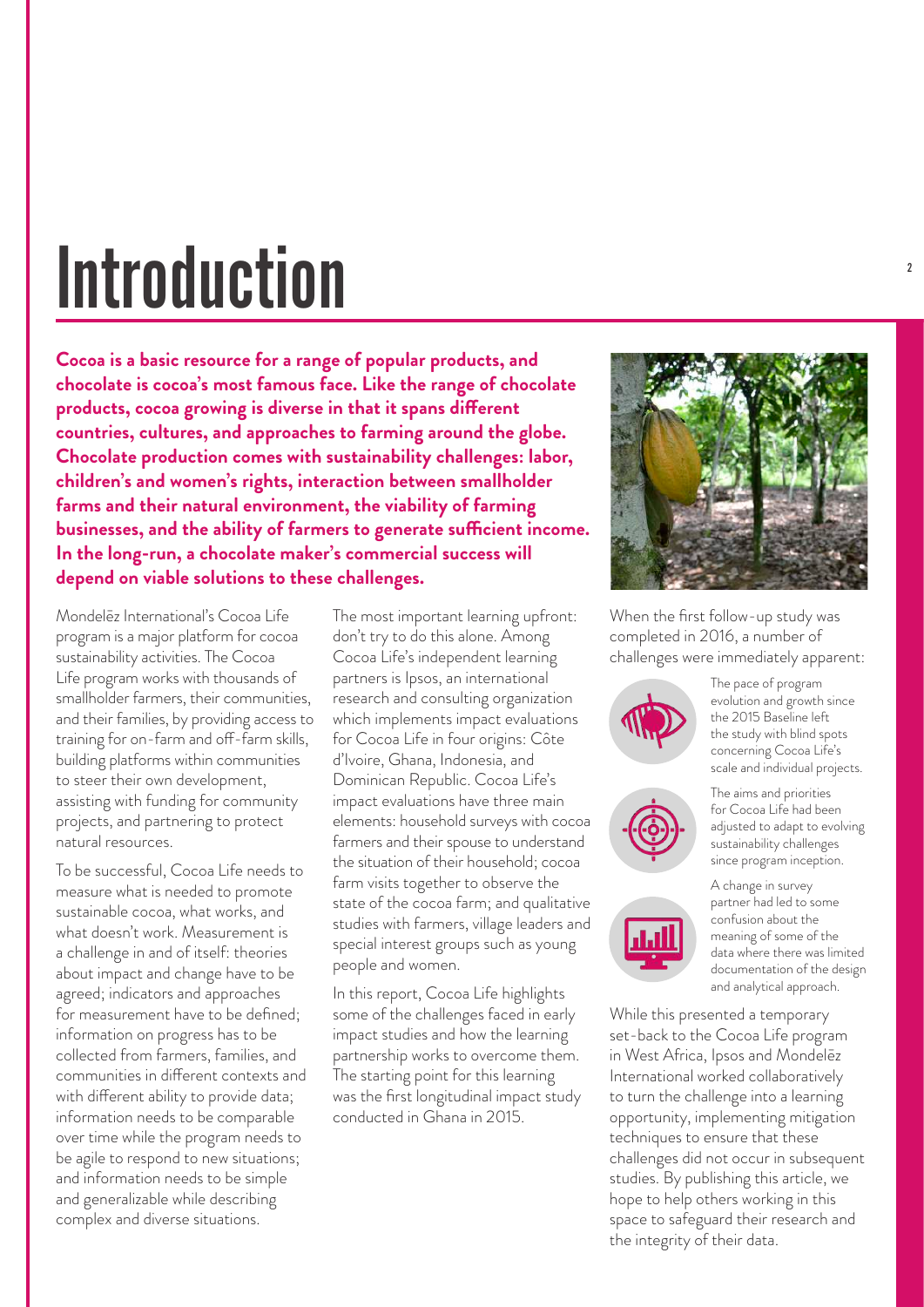# Six Learnings

#### **Learnings on measurement and evaluation for corporate sustainability projects**

**We have identified six learnings about how to collect and make the most use of relevant, high-quality data:**

#### **1. Don't measure as much as you can, but as much as you**

**have to.** Even if it seems like a good idea to add questions or levels of detail to an existing survey because the incremental cost may seem marginal, there is always a hidden cost of dealing with growing complexity of documentation, datasets, and expectations. Overwhelming your teams with too much data is a reliable way to end up with little usable information at all. At Cocoa Life we struggle at times with having too much data available and how to synthesize and make it useful without oversimplifying or overcomplicating. One tool that has helped us along the way was a program theory of change, which is used by our team and partners to keep a focus on key outcomes, impact, and indicators.

#### **2. Key Indicators are not key**

**learning tools.** A need for reporting in a concise format and targeting a broad audience which is not deeply embedded in sustainability debates, can lead to focusing resources on high level indicators of success. High-level indicators, however, are not perfectly placed to drive learning with local teams and implementing partners. The Cocoa Life partnership found that important layers of sustainability work need deeper investigation to understand local implementation of program components, without which one struggles to reflect about 'what works' and 'what doesn't work'. Cocoa Life takes care to emphasize direct work with our implementing partners, to draw from their monitoring capacity and build on this with independently collected data through Ipsos.

#### **3. If it isn't fully documented,**  it isn't fully usable. It sounds simple, but it is so easy to misjudge the required diligence for good documentation around data collection, which makes this a very common point of failure. The only thing that Cocoa Life and international space exploration\* have in common is that both learned the hard way that metadata, such as 'units of measurement' and 'conversion factors' (especially for regional units), should always be documented thoroughly at the time of data capture. Cocoa Life is on its journey towards bestpractice documentation and is drafting reference frameworks for most areas

of work in close collaboration with our learning partners. In addition, we encourage standardized reporting, for example, requiring the conversion of any local area measurement unit to 'hectares' by default before finalizing a dataset.

#### **Ipsos "How Tos" For Ensuring Data Quality:**

- 1. Create study tools that reflect the context – this makes them easy for respondents to understand.
- get feedback from
- 
- 4. Train interviewers to understand subject-matter so they can flag unlikely responses.
- 5. Empower interviewers to work with interviewees to get to the right answers.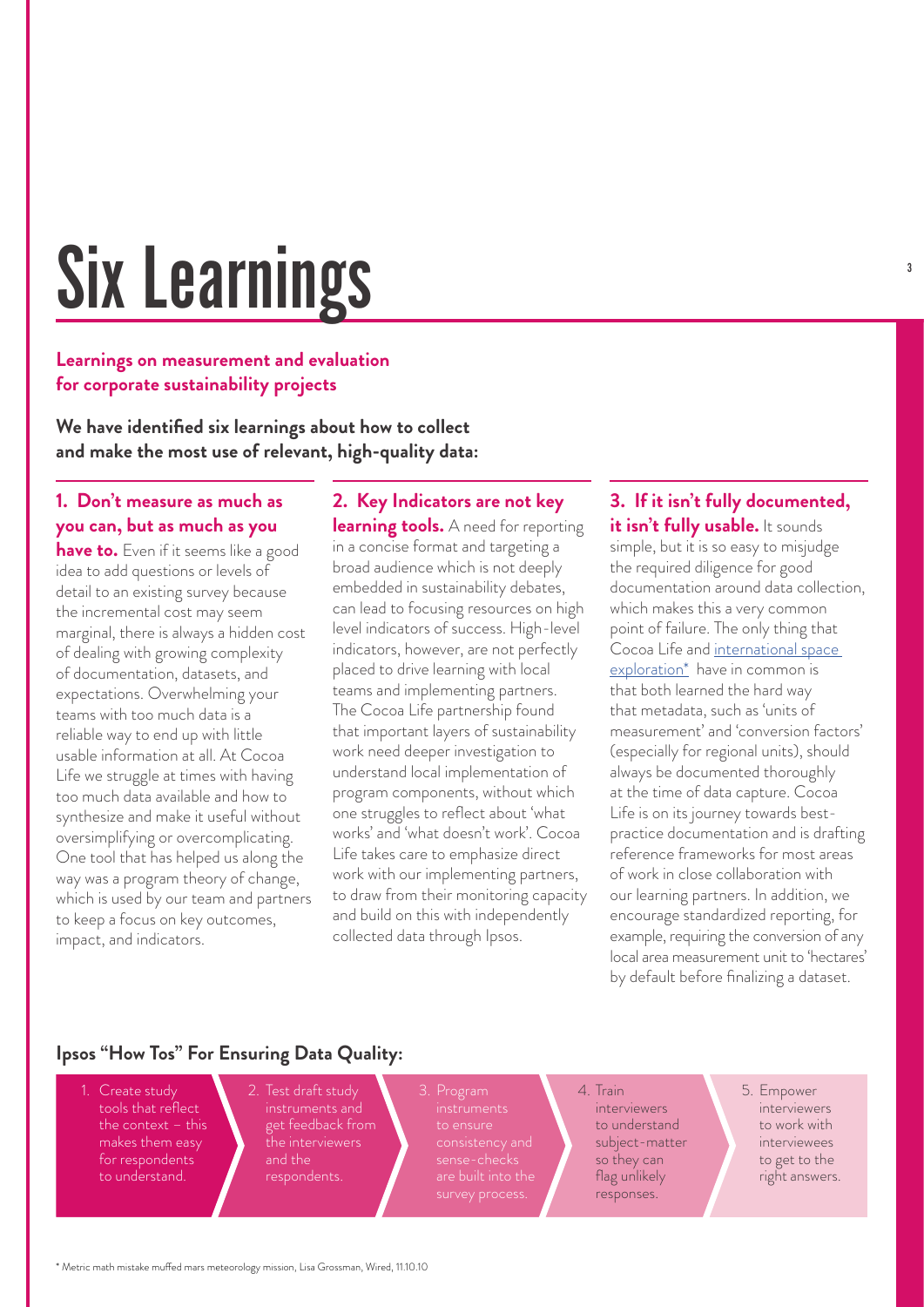

**4. See it, then solve it.** Every actor participating in an intervention and the collection of data gathered on those interventions, needs to be educated and empowered to shape data collection to be relevant, as well as to identify and correct mistakes. Teams involved in any type of monitoring or surveying work should be educated to understand the purpose of the data collection, why the data need to be collected in a specific way (for example by asking a question or formatting the data in a particular way), and what will be done with the data. When properly trained, data collectors in the field can provide the first and best layer of quality control. Investing in this local capacity by educating data collectors fully will mitigate the costs of correcting mistakes later.

#### **5. Align with measurement standards and be 'open' if**

**possible.** If surveys and data management are aligned to open standards that are recognized by other actors, this can reduce the burden of planning and documenting while enhancing the acceptance and usability of information. There are many types of standards, for example to ensure that regulatory requirements are met, or that purchasers of goods have assurances that a product meets certain requirements. However, these standards are not usually built to enable the tracking of outcomes and impacts of a program. For a program like Cocoa Life, which is outcome-based, it must go beyond these minimum requirements. To that end, Cocoa Life seeks to align with measurement standards and best practices, such as CocoaAction, living income and other income benchmarking, and **Ipsos'** framework for measuring impact in women's economic empowerment.<sup>\*</sup>

**6. Talk about it.** Information and learning are concepts that don't exist without a socialization process: they require people reflecting and acting upon data. Too often, data is seen as a resource with intrinsic value that can be stored and kept as a competitive asset, but most data will diminish or lose its value without being socialized properly. For Cocoa Life, that means continuously re-evaluating and adapting how we create reports for our internal teams, partners, and outside stakeholders. Often this involves an element of innovation, trial, and taking time to talk with recipients about the most comfortable ways to experience data. This is also important from a motivational perspective as there is little more frustrating than doing work that is not discussed or used. That leads us to the story of this very article and your role: we hope that we can encourage you to start or join a learning partnership of your own, and to start writing and sharing about your learnings with others. As a first step, please leave your comments and opinions with us by commenting on this article!

4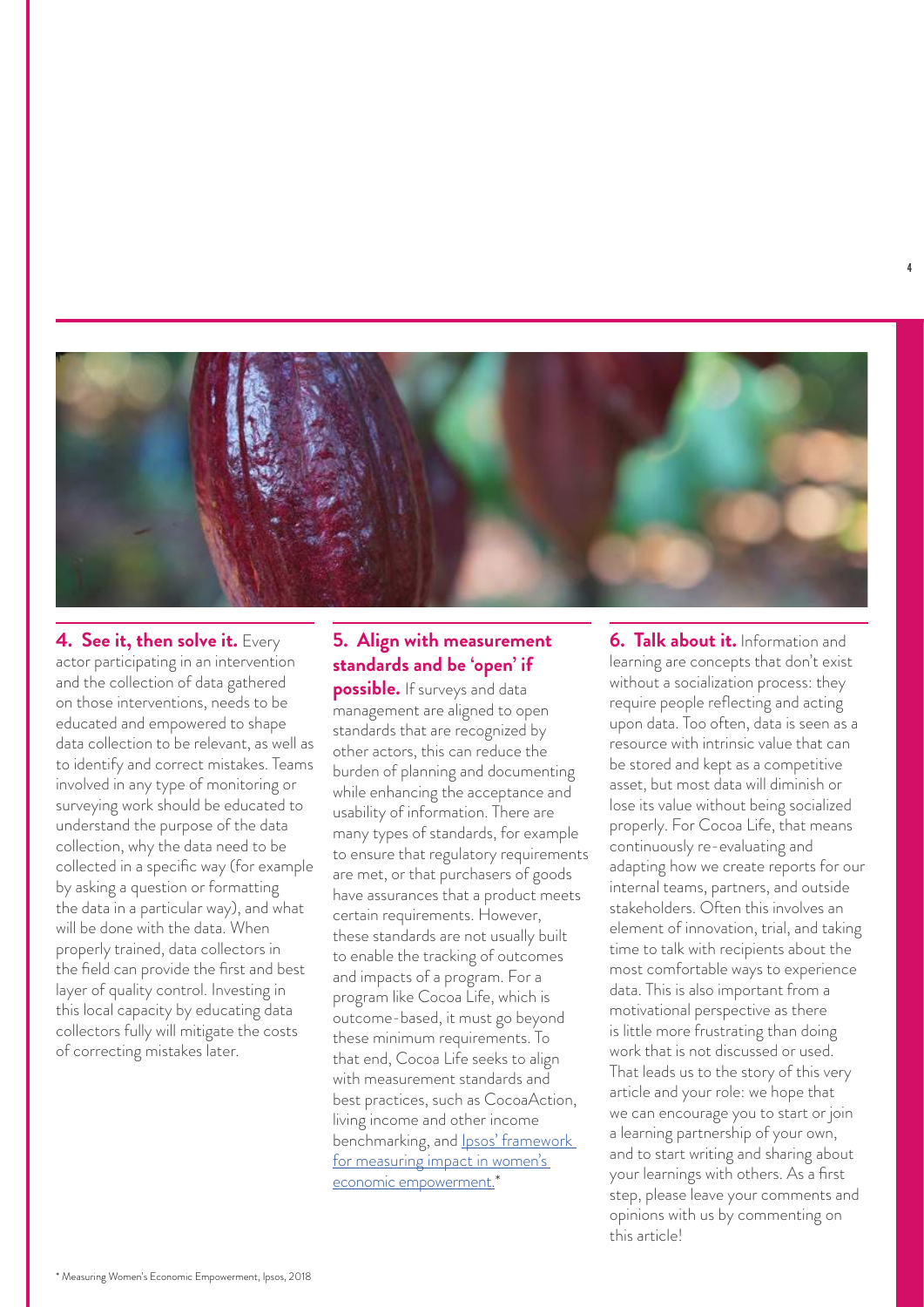#### **See it, then solve it Voice from the Ground**

**"One problem we have is that farmers give incorrect farm sizes, they don't know the size of their farm. Our interviews have been trained on farming and they are familiar with cocoa farming, so they can talk to the farmers and try to work out what the correct answer is. For example, they do a farm perimeter walk, so they know if the answer is much too high or too low.**

**Or sometimes they answer in units that aren't standard, like in poles. Our interviewers can also help farmers to convert the units into a standard one. We have put calculators on their CAPI tablets to help them do this, and we also have made a conversion sheet for interviewers to bring with them to help them do this. In addition, sometimes farmers have trouble estimating or thinking of percentages, because they have low numeracy skills. We have made showcards that have percentages on them to help farmers estimate."** 

William Mensah, Head of Public Affairs, Ipsos Ghana